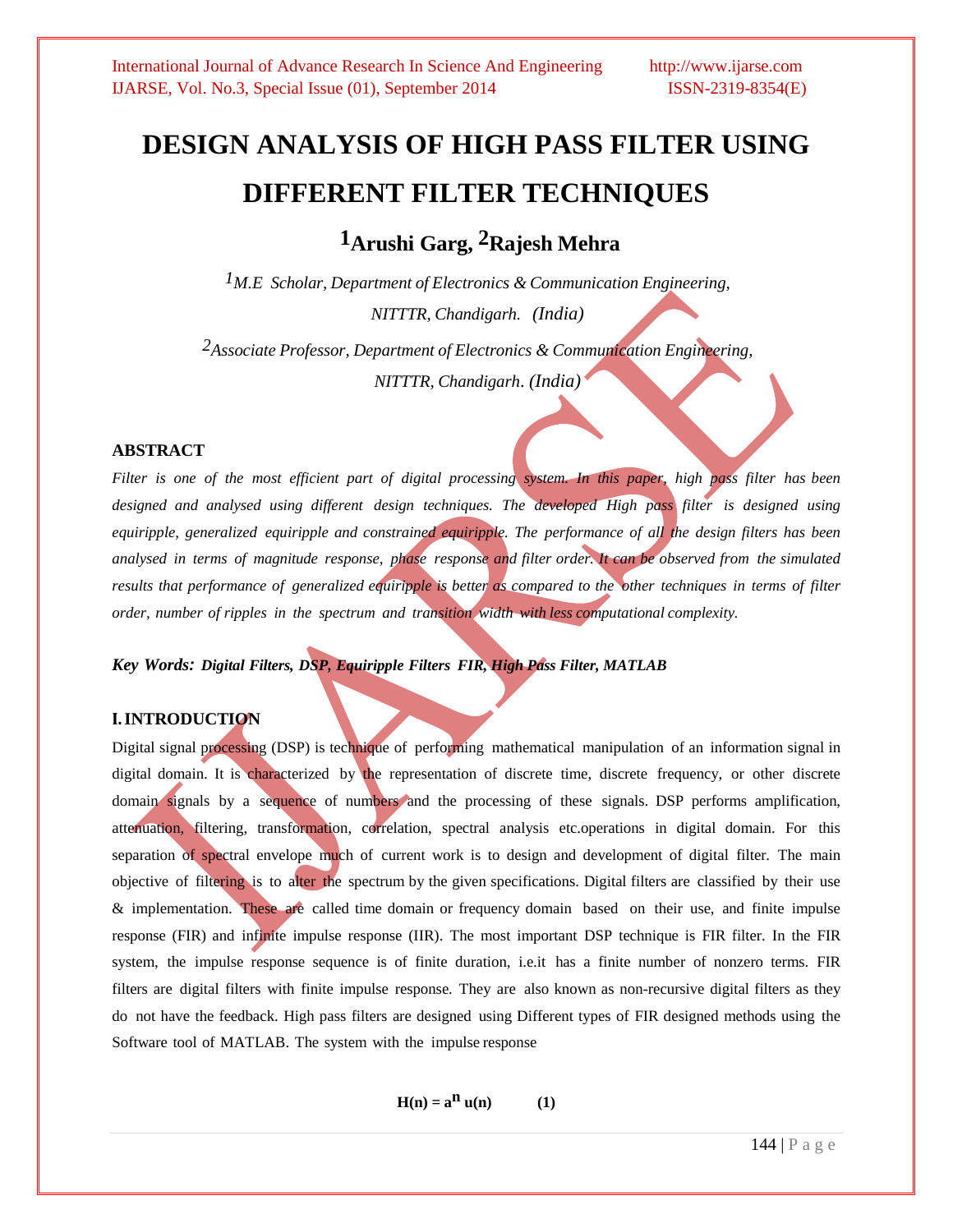is a non zero for n>0.

The FIR filter depends only on the present and the past input samples. FIR filters are useful where the exact linear response is required. A general FIR filter does not have a linear phase response but this property is satisfied when

**H(n)= h(M-1-n) (2)**

#### **For n=0,1…….(M-1)**

In case of IIR filter an algorithm is used in frequency domain to minimize mean square approximation error. The frequency and the Magnitude specifications are used in design but with different orders for each filter type. FIR filters also have a low sensitivity to filter coefficient quantization errors. This is an important property to have when implementing a filter on DSP processors or on an integrated circuit. The FIR filter of length M is described by the convolution of the unit sample response  $h(n)$  of the system with input signal  $x(n)$  and is represented by equation (3).

#### $y(n) = h(k)x(n-k)$  (3)

Thus impulse response of the filter denotes the Coefficient of FIR filter. FIR filter design based on windows is simple and robust; however, it is not optimal:

i) The resulting pass-band and stop-band parameters are equal even though often the specification is more strict in the stop band than in the pass band unnecessary high accuracy in the pass band.

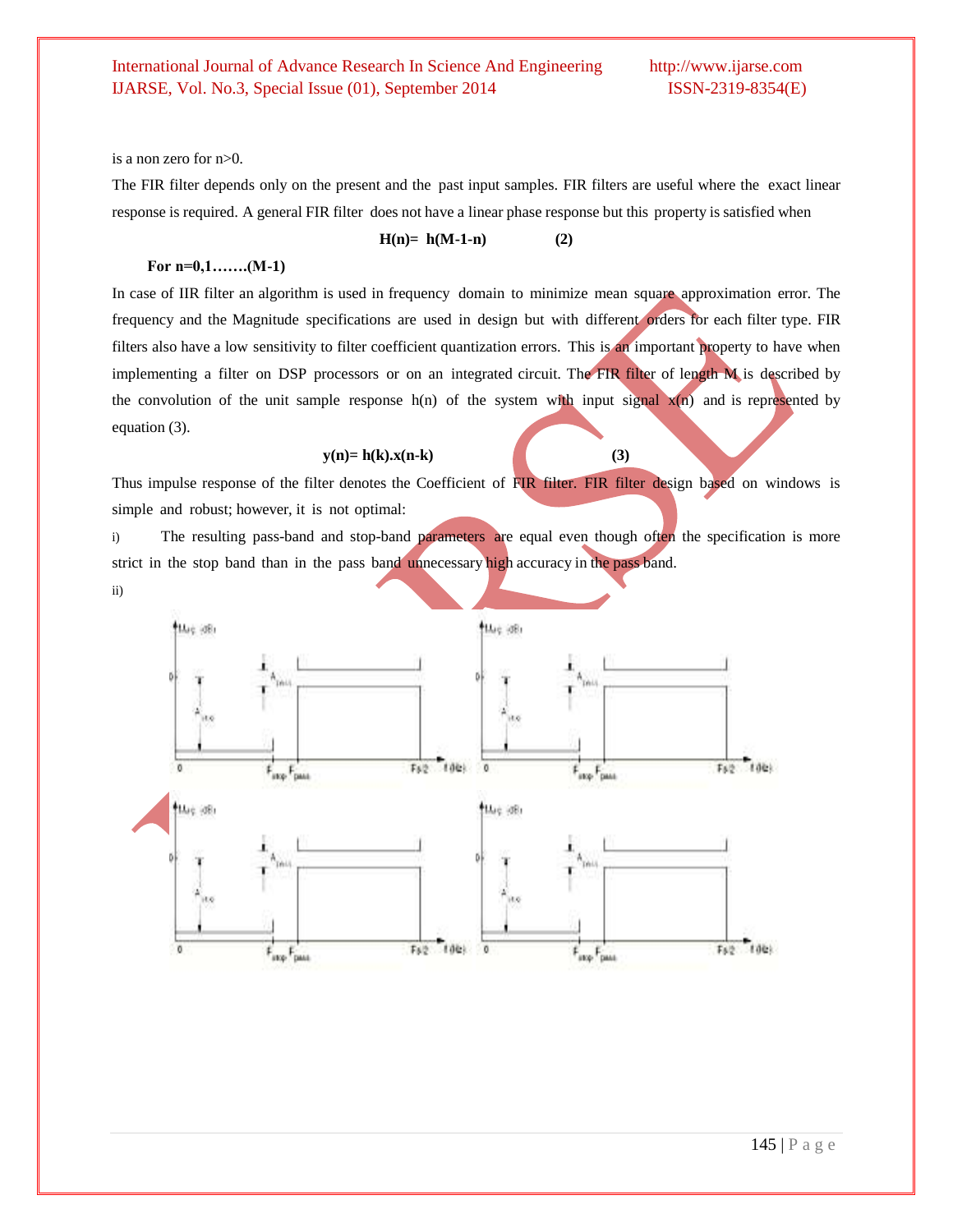



iii) The ripple of the window is not uniform (decays as we move away from discontinuity points according to side-lobe pattern of the window) by allowing more freedom in the ripple behavior we may be able to reduce filter's order and hence its complexity.

#### **II. EQUIRIPPLE FILTER TECHNIQUE**

For an efficient and optimized digital FIR filter design, there are two methods available broadly, Equiripple filter design & Least Squares filter design. A general method for designing a filter is also Frequency Sampled FIR filter design but it is not an optimized design for error minimization. The basic knowledge I have is that Equiripple filter, as the name suggests, has equal ripples in passband & stopband, which means the signal distortion that happens at the edge of the passband due to presence of a large ripple is avoided in Equiripple design But, Equiripple design has a large transition band, thus limiting the total passband width. On the other hand, in a Least Squares design, the transition band width is smaller than for Equiripple design, hence the passband width is more, but the passband ripple are not equi-ripple  $\&$  exhibit a spike at the passband edge due to Gibbs phenomenon, which causes signal distortion at the edge. The optimal method of calculating FIR filter coefficients is very powerful, very flexible and very easy to apply.

The least-square criterion of minimising

$$
\varepsilon^2 = \int E^2(\omega) d\omega \tag{4}
$$

is not entirely satisfactory. A better approach is to minimize the maximum error at each band

$$
\varepsilon = \max_{\omega} \mathbf{I} \mathbf{E}(\omega) \mathbf{I} \tag{5}
$$

an equiripple filter *–* a filter which amplitude response oscillates uniformly between the tolerance bounds of each band. The various optimal filter design methods are Least square, Equiripple, Maximally flat, Constrained Equiripple,Generalized equiripple, Constrained band equiripple, etc. The basic initiative in each method is to design the filter coefficients till the response is finest. The optimal method is based on the concept of the equiripple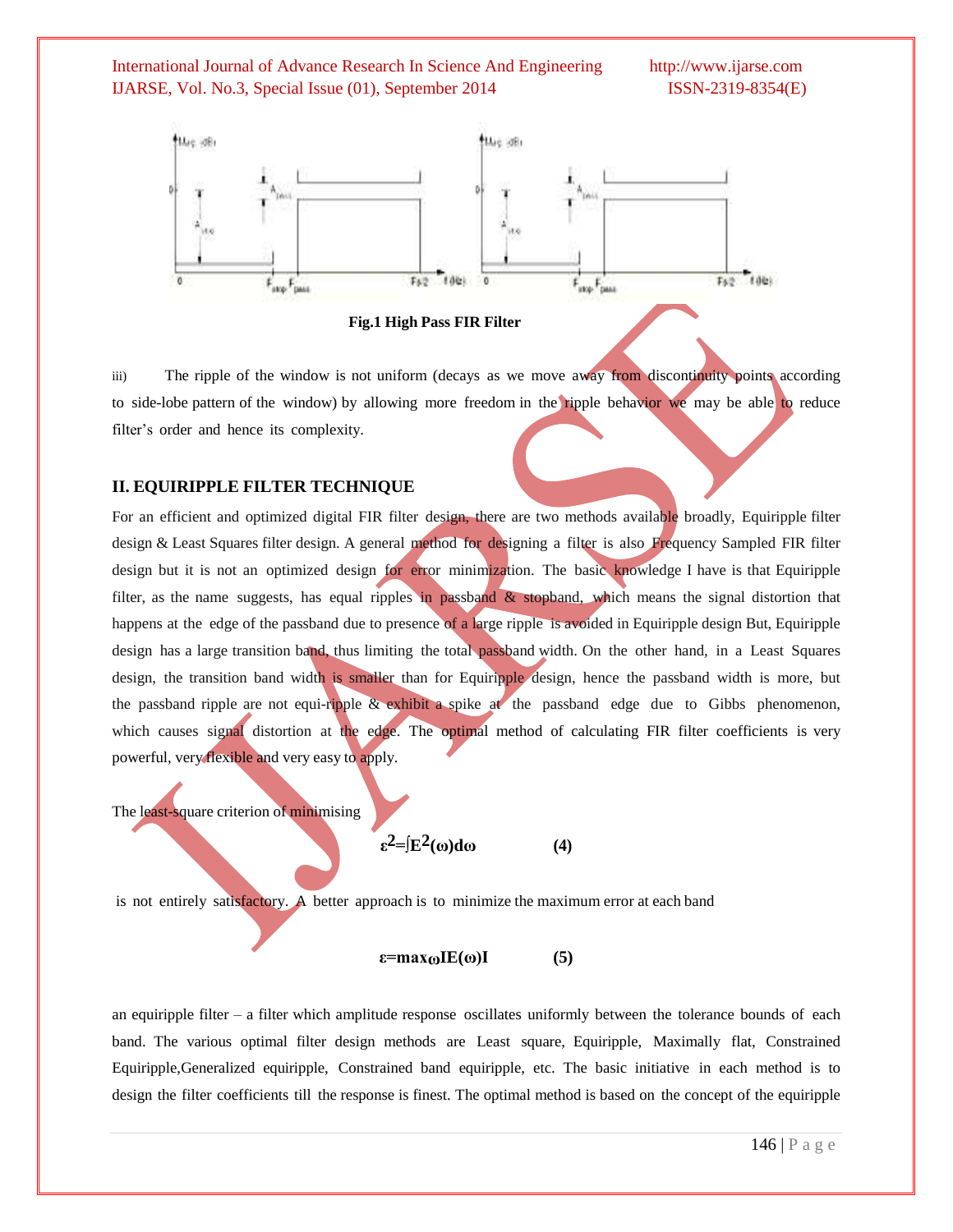pass-band and stop- band. Equiripple design produces most efficient filter with minimum possible order.



#### **Fig-2 Equiripple response showing ripples in PB & SB**

# **III. DESIGN SIMULATIONS**

Table 1 shows the parameter specifications and Table 2 shows the Orders at methods of designed the FIR filter. All the methods of FIR filters are implemented by software package MATLAB at the same sampling frequency and the same pass-band and the same stop- band frequency. In this paper different methods used for design the FIR filter at different orders. The generalized equiripple is better than the other equiripple filter techniques. Based upon the study of all equiripple filters, equiripple filter with magnitude response, phase response are shown in figure 2.It is viewed in optimum design criterion that the weighted approximation error between the desired frequency response and the actual frequency response is spread across the pass band and stop band of the filter minimizing the maximum error. The resulting filter designs have ripples in both the pass band and stop band. As the same frequency & same filter density of pass band and stop band, the filter order is larger than the generalized equiripple filter shown in fig.5. Length of the Equiripple Filter L=  $17$ .



**Fig.3 Equiripple Filter magnitude response Fig.4 Equiripple Filter Phase response**

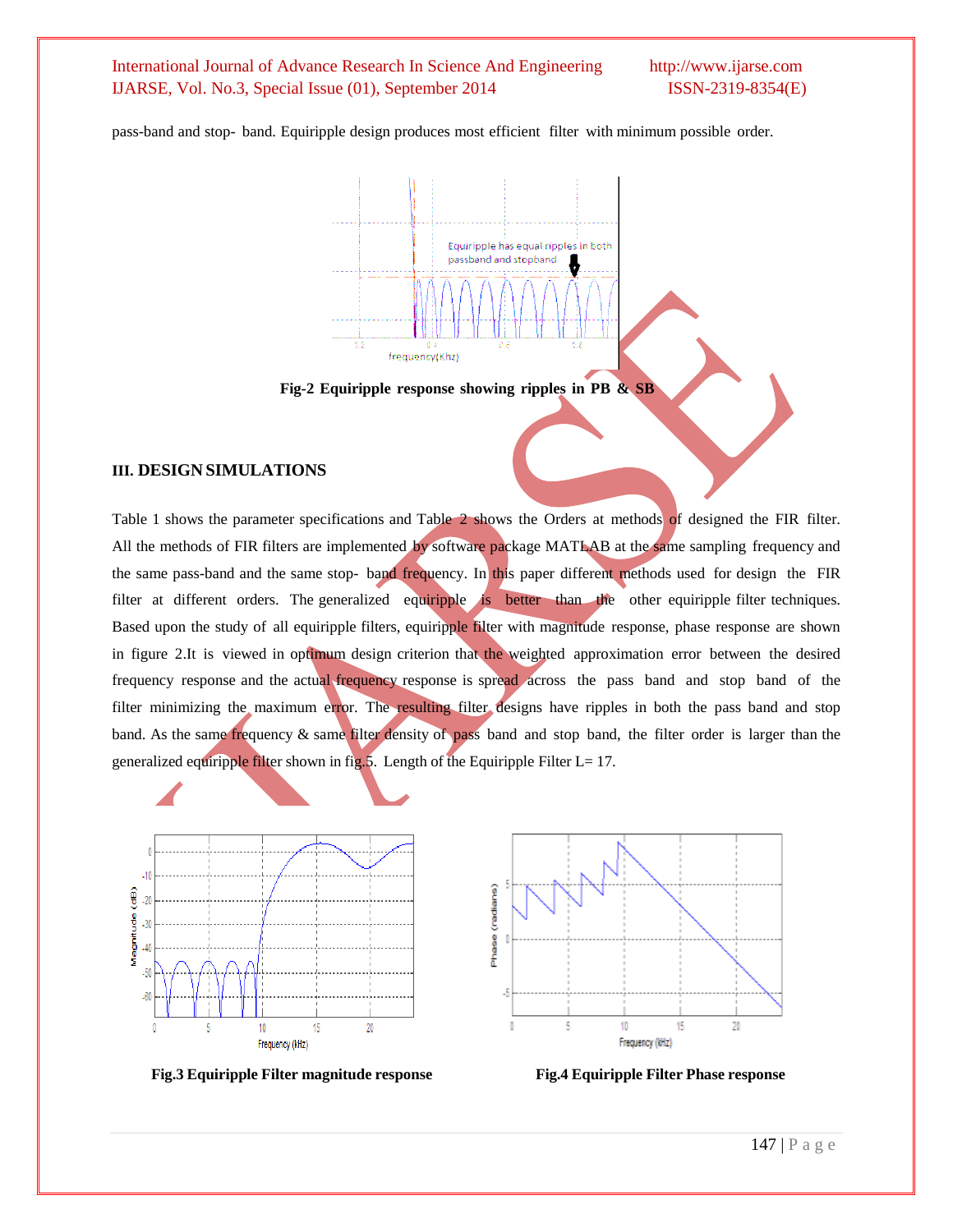

**Fig.5 Equiripple Filter Pole Zero Plot**

Length of the generalized equiripple  $,L=5$ 

In generalized equiripple, filter can be realised efficiently in hardware. It has the passband attenuation Apass = 35 and Astop  $= 40$  with density factor of 16 which gives the realized response approximately equal to ideal High pass FIR filter. Generalized equiripple also has linear transition band with less error than other equiripple filters. The phase response and pole zero filter response are given in fig. 6 and fig 7. Length of the constrained equiripple  $,L=5$ 









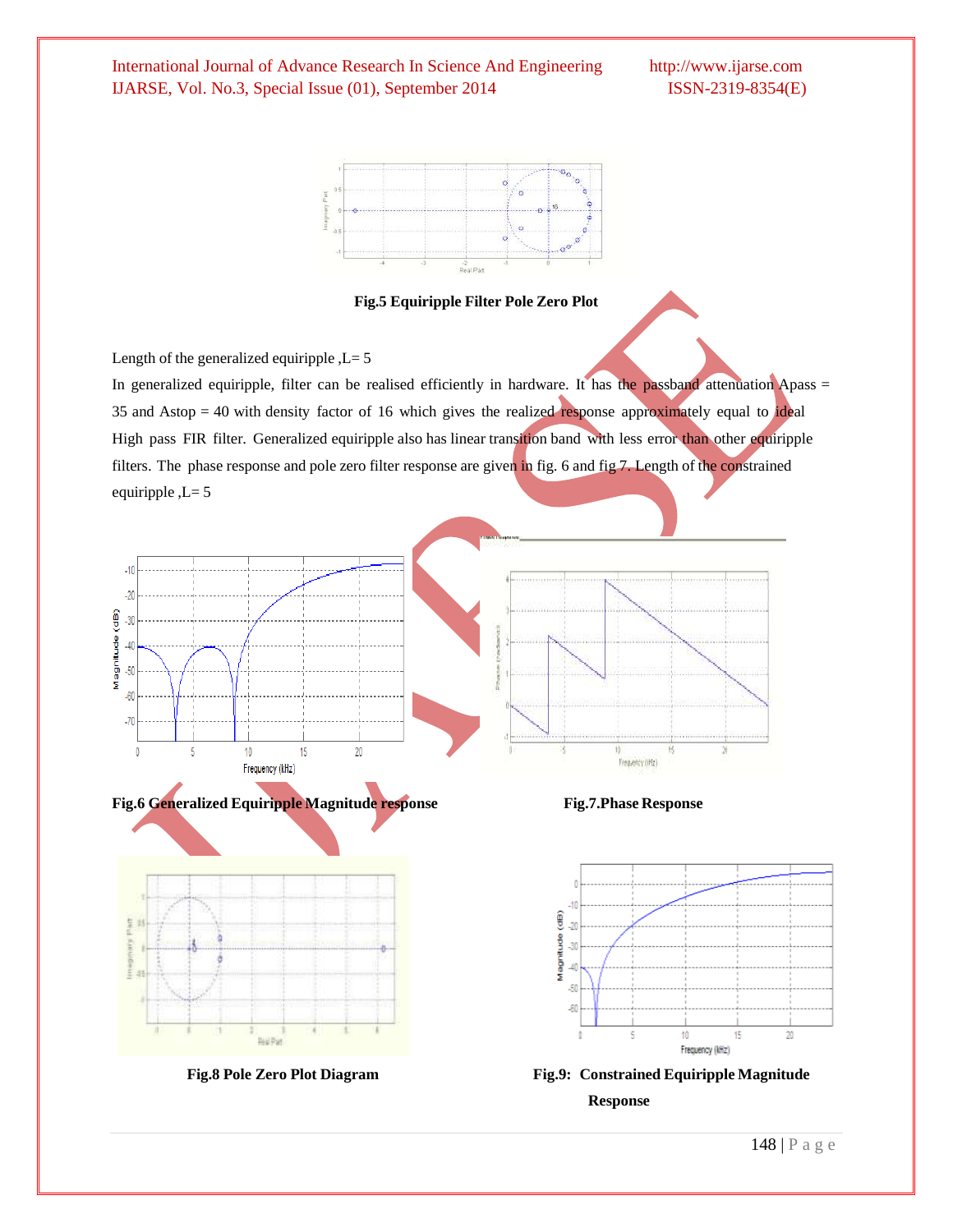| International Journal of Advance Research In Science And Engineering | http://www.ijarse.com |
|----------------------------------------------------------------------|-----------------------|
| IJARSE, Vol. No.3, Special Issue (01), September 2014                | $ISSN-2319-8354(E)$   |







Based on the filters specifications considering the Sampling frequency 'Fs' as 48000 Hz, Passband Frequency "Fpass" as 9600Hz, Stopband Frequency "Fst" as 12000Hz, Passband Attenuation "Ap" as 35dB, and Stopband Attenuation" Ast" as 40 dB. Taking density factor as 16 for all the High Pass FIR filter cases we have simulated the results below on MATLAB.

| <b>Parameters</b>   | <b>Values</b> |
|---------------------|---------------|
| Normalized Sampling | 48000Hz       |
| Frequency           |               |
|                     |               |
| Normalized<br>Pass- | 9600Hz        |
| band Frequency      |               |
| Normalized<br>Stop- | 12000Hz       |
| band Frequency      |               |

# **Table1: Parameter Specification**

In order to obtain the ideal response of High Pass FIR filter, the filter order should be minimum. In above all equiripple factors the number of multipliers and adders are more in other equiripples as compared to generalized filter and also has the sharpest response with required transition width.

| <b>FIR</b> design                         | No. of                | No. of |
|-------------------------------------------|-----------------------|--------|
| method                                    | multipliers           | adders |
| Equiripple                                | 17                    | 16     |
| Generalized<br>Equiripple                 | 5                     | 4      |
| Constrained<br>Equiripple<br>T.L. 1. D.L. | 5<br>$\Lambda \sim 1$ | 4      |

**Table 2: Performance Analysis** 

| S.No           | <b>FIR Filter</b><br><b>DesignTechnique</b><br>S | Pass<br>band<br><b>Atten</b><br>uatio<br>n | <b>Stop</b><br>band<br><b>Atten</b><br>uatio<br>n | Orde<br>r of<br><b>Filter</b> |
|----------------|--------------------------------------------------|--------------------------------------------|---------------------------------------------------|-------------------------------|
| 1.             | Equiripple                                       | 35                                         | 40                                                | 16                            |
| $\overline{2}$ | Generalized<br>Equiripple                        | 35                                         | 40                                                | 4                             |
| 3.             | Constrained<br>Equiripple                        | 35                                         | 40                                                | 4                             |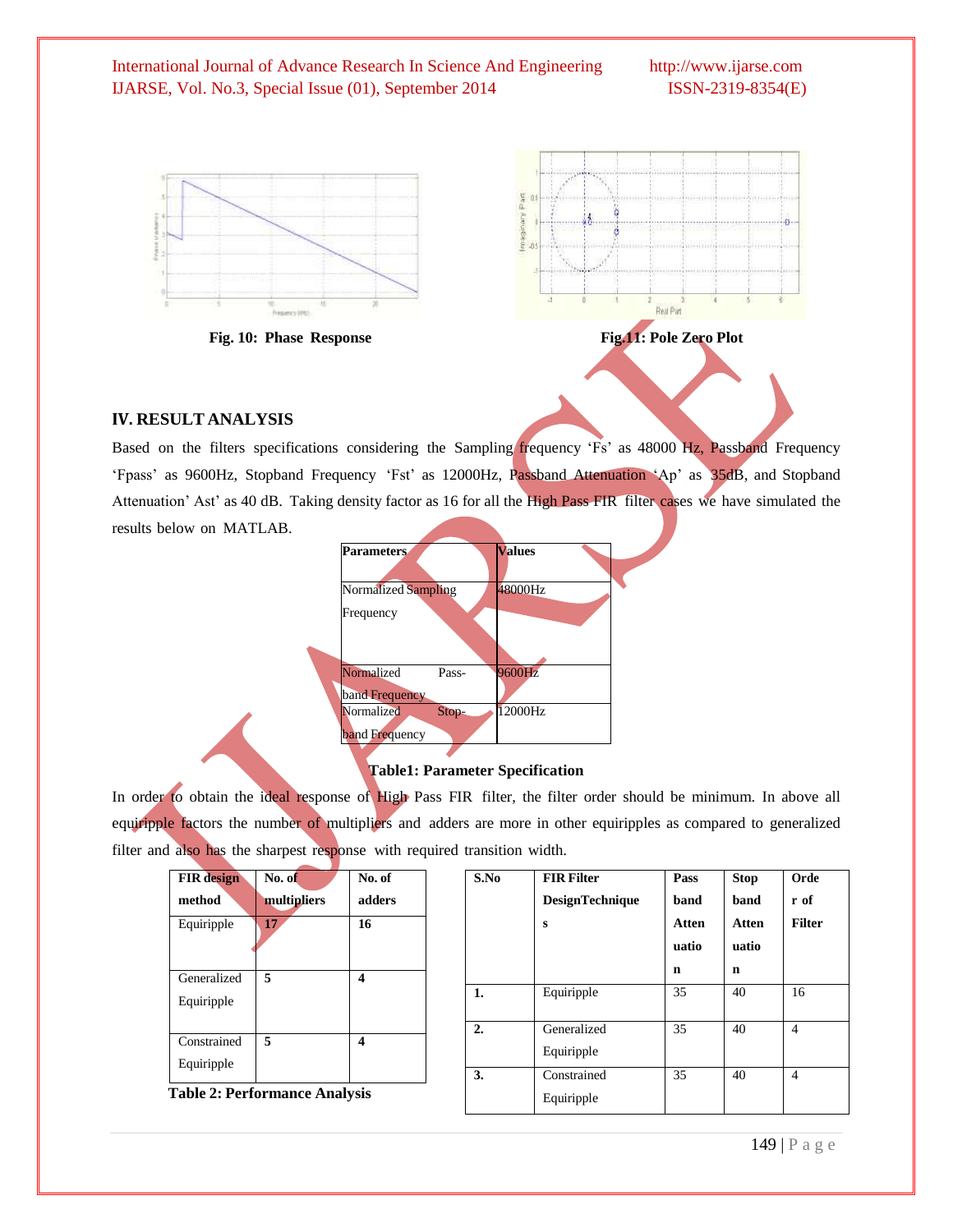#### **Table 3: Resource Requirement**

The magnitude response of constrained band Equiripple has the minimum passband attenuation which tells that it will be computationally complex to implement it on hardware and also it will consume large time for design but it will have the good response amongst all the Equiripple techniques.

### **V. CONCLUSION**

There are several techniques available for designing linear phase FIR filters. Every method has its own advantages and disadvantages. The choice of technique depends on the decision of designer whether to compromise accuracy of approximation or ease of design. The window technique is most suitable for prototype filters like the low-pass, high- pass, band-pass etc. The frequency sampling technique is suitable for designing of filters with arbitrary frequency response. Optimal filter design techniques give best filters for given length of the FIR filter with transition width, but these techniques are more complex.

## **VI. ACKNOWLEDGEMENT**

The authors would also like to thank Director, National Institute of Technical Teachers" Training & Research, Chandigarh, India for their constant inspirations and support throughout this research work.

#### **REFERENCES**

- [1] Arojit Roy chowdhury, A paper on *"*FIR filters design techniques*"*, November 2002, pp 1-4.
- [2] Prokis & Manolakis, "Digital Signal Processing, Principles-Algorithm and applications", Pearson Education Asia, Forth Edition, 1999, pp. 637-638
- [3] Salivahanan, Vallavaraj & Gnanapriya, "Digital Signal Processing", Tata Mcgraw Hill, 2006, pp.380- 381
- [4] Yadwinder Kumar, Er. Gurpreet Singh Walia/ International Journal of Engineering Research and Applications (IJERA) Vol. 3, Issue 2, March -April 2013, pp.1012-1015.
- [5] Aparna Tiwari, VandanaThakre, Karuna Markam/ International Journal of Computer & Communication Engineering Research P a p e r (IJCCER) Volume 2, Issue ,2 March 2014, pp 89-92.
- [6] Mathworks, "Users Guide Filter Design Toolbox-4", March-2007.

# **AUTHORS**



 **Arushi Garg** received the Bachelors of Technology degree in Electronics and Communication Engineering from Vidya College of Engineering, Meerut, India in 2010. She is pursuing Master of Engineering in Electronics and Communication from National Institute of Technical Teachers" Training & Research, Panjab University, Chandigarh, India. She is an Assistant Professor

with the Department of Electronics & Communication Engineering, Neelkanth Institute of Technology, Meerut,